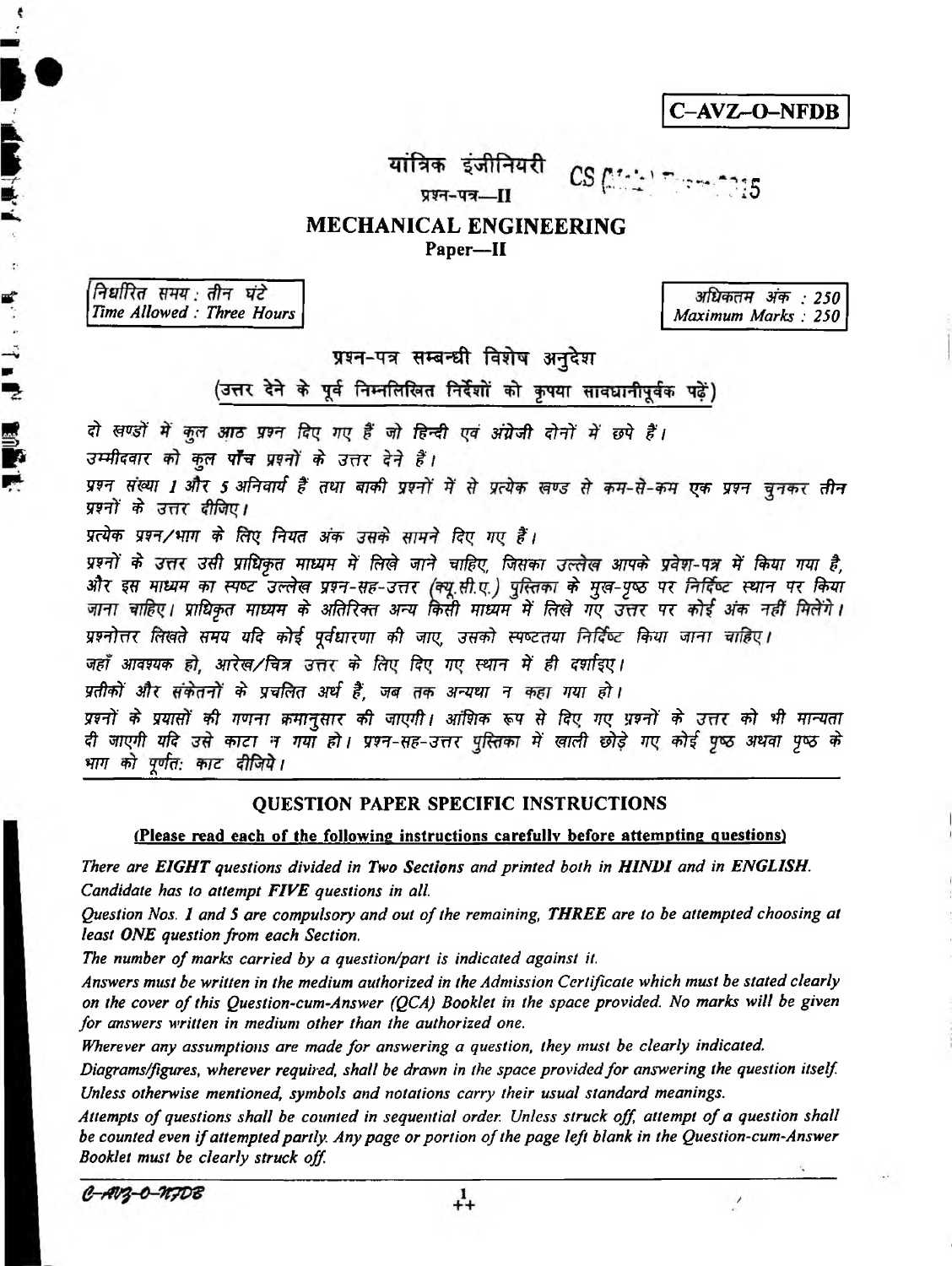## खण्ड—अ

## SECTION—A

- Q. 1(a) एक आदर्श गैस टरबाईन संयंत्र में अधिकतम निवल कार्य के लिए अनुकूलतम दाब अनुपात निकालिये। T-s चित्र की सहायता से यह दर्शायें कि अनुकूलतम दाब अनुपात होता भी है। Derive the optimum pressure ratio of an ideal gas turbine plant for maximum network. Also, show with the help of T-s diagram that, an optimum pressure ratio exists. 10
- Q. 1(b) एक आंदर्श गैस का एक विमीय प्रवाह मानिये। यह दर्शाने के लिए कि नोजल का प्रकार पराध्वनिक प्रवाह के लिए अपसारी अनुप्रस्थ का है, एक व्यंजक ज्ञात कीजिये। Consider one-dimensional isentropic flow of a perfect gas. Derive an appropriate expression to show that the shape of the nozzle for supersonic flow is divergent in cross-section. 10

● 東京のためます ( 海へ 望遠

 $Q: 1(c)$  एक छोटा गोला (बाह्य व्यास 60 मि.मी.) जिसकी सतह का तापक्रम 300°C है को एक बड़े गोला (आन्तरिक व्यास 360 मि.मी.) में उसके ज्यांमिति केन्द्र, जिसकी आन्तरिक सतह का तापमान 15°C में रखा जाता है। जात कीजिए कि बड़े गोले की अन्दर की सतह से छोटे गोले की बाहरी सतह पर कितना उत्सर्जन आपतित होगा। मानिए दोनों पिंडों का बर्ताव कृष्णिका का सा है। दोनों गोलों के बीच कितनी निवल उष्मा का विनिमय होगा।

A small sphere (of outside diameter  $= 60$  mm) with a surface temperature of 300°C is located at the geometric centre of a large sphere (of inside diameter  $= 360$  mm) with an inner surface temperature of 15°C. Calculate how much of emission from the inner surface of the large sphere is incident upon the outer surface of the small sphere. Assume that both bodies approach black body behaviour. What is the net interchange of heat between the two spheres ? 10

Q. 1(d) एक सतही कन्डेसर के कवच (Shell) में भाप वायुमंडलीय दाब पर प्रवेश करती है, जिसमें नलियों के बंडल में पानी 0.05 kg/s का दर से प्रवाह करता है। नली का आन्तरिक व्यास 25 mm है। आन्तरिक *m* 3imifcr y jt ^ (Uj) 230 W/m2oC # i *^* «r&fa पर तापमान क्रमश: 15°C एवं 70°C है। भाप का संघनन (Condensation) नली की बाह्य सतह पर होता है।

निम्नलिखित का परिकलन कीजिये :

- (i) उष्मा विनिमयित्र की प्रभावशीलता NTU में
- (ii) प्रत्येक नली की लम्बाई

(iii) भाप के संघनन की दर

.0

पानी की  $C_p = 4.18 \frac{kJ}{k g^{\circ} C}$ ;  $h_{fg} = 2257 \frac{kJ}{kg}$  (संघनन की गुप्त उष्मा) मानिये।

*e-Mf-O-TtTDS* 2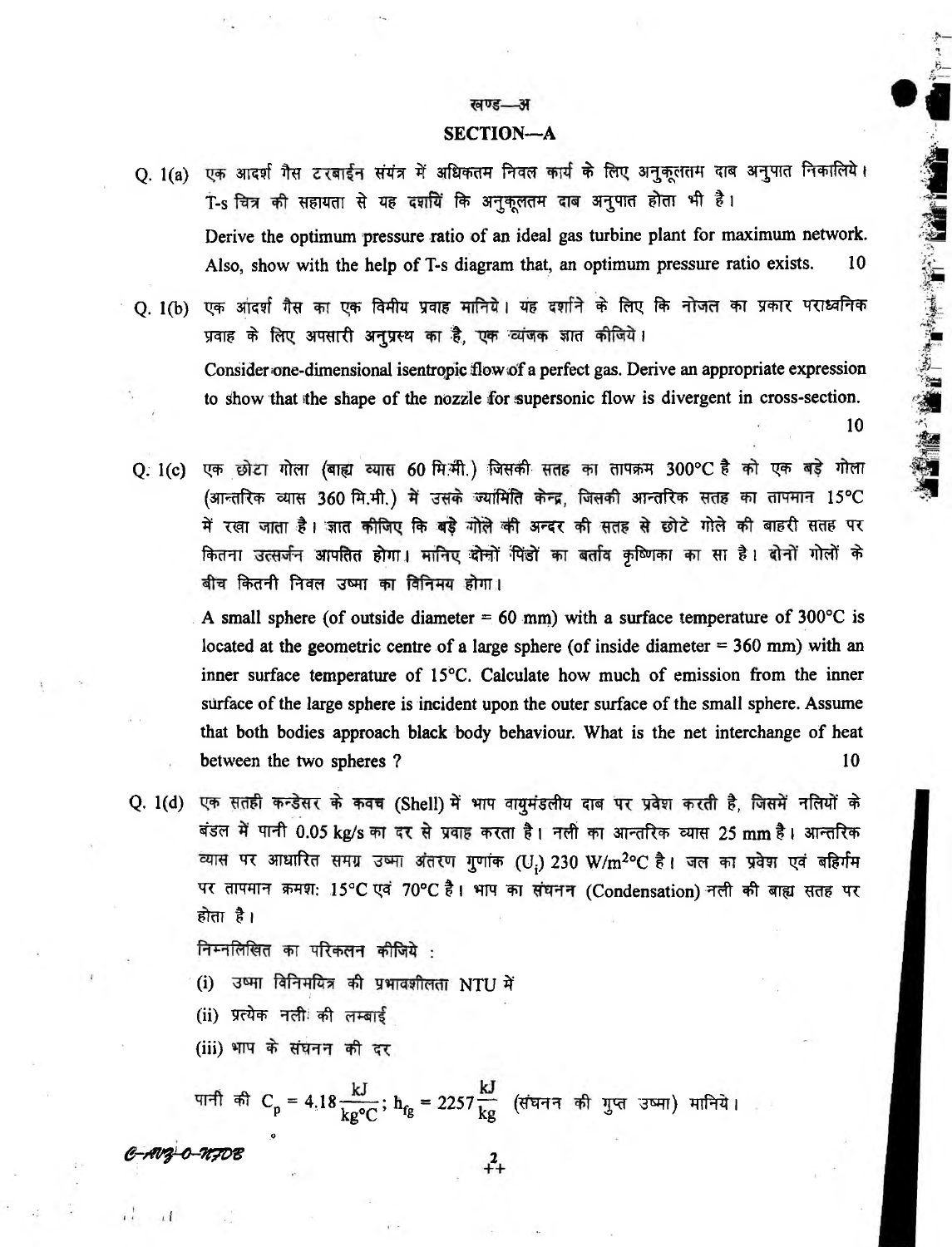Steam at atmospheric pressure enters the shell of a surface condenser, in which the water flows through a tube bundle, at the rate of 0.05 kg/s. The inner diameter of the tube is 25 mm. The overall heat transfer coefficient, (U<sub>i</sub>) based on the inner diameter is  $230W/m<sup>2</sup>°C$ . The inlet and outlet temperatures of water are 15°C and 70°C, respectively. The condensation of steam takes place on the outside surface of the tubes.

Calculate the following :

- (i) The effectiveness of the heat exchanger and NTU.
- (ii) Length of each tube.
- (iii) The rate of steam condensation.

 $kJ$ ,  $\alpha_{25}L$ Assume C<sub>p</sub> of water = 4.18  $\frac{1}{1.2}$ ; h<sub>fg</sub> = 2257  $\frac{1}{10}$  (latent heat of condensation). 10

Q. 1(e) एक रुद्धोष्म बर्नर में प्रोपेन गैस (C<sub>3</sub>H<sub>8</sub>) 100% अधिक हवा के साथ जलाई जाती है। ईधन एवं हवा, दोनों बर्नर में 25°C एवं 1 bar पर प्रवेश करती है। ज्वाला द्वारा प्राप्त अधिकतम तापमान ज्ञात कीजिये। उत्पादित गैसों की मोलीय ऊष्मा क्षमताएं निम्नलिखित हैं :

$$
C_p^{\circ}(CO_2) = 19.8 + 7.344 \times 10^{-2} \text{ T}
$$
  
\n
$$
C_p^{\circ}(H_2O) = 32.24 + 1.924 \times 10^{-3} \text{ T}
$$
  
\n
$$
C_p^{\circ}(O_2) = 28.11 - 3.68 \times 10^{-6} \text{ T}
$$
  
\n
$$
C_p^{\circ}(N_2) = 31.15 - 1.357 \times 10^{-2} \text{ T}
$$

यहाँ C° J/mol K में एवं T K में है। इस प्रक्रिया की मानक ऊष्मा ΔH°<sub>298</sub> = -2045.5 kJ मानिये। Propane  $(C_3H_8)$  is burned with 100% excess air in an adiabatic burner. Both the fuel and air enter the burner at 25<sup>o</sup>C and 1 bar. Estimate the maximum temperature that can be attained in the flame. The molar heat capacities of the product gases are as follows :

$$
C_p^o(CO_2) = 19.8 + 7.344 \times 10^{-2} \text{ T}
$$
  
\n
$$
C_p^o(H_2O) = 32.24 + 1.924 \times 10^{-3} \text{ T}
$$
  
\n
$$
C_p^o(O_2) = 28.11 - 3.68 \times 10^{-6} \text{ T}
$$
  
\n
$$
C_n^o(N_2) = 31.15 - 1.357 \times 10^{-2} \text{ T}
$$

Here  $C_p^{\circ}$  is in J/mol. K and T is in K. Assume standard heat of this reaction as  $\Delta H_{298}^{\circ} = -2045.5 \text{ kJ}.$  10

Q. 2(a) गतिज ऊर्जा संशुद्धि गुणांक से आप क्या समझते हैं, बताइये। गोल नली में स्तरीय प्रवाह के लिए गतिज ऊर्जा सुधार गुणांक 2 है, बताइये। आगे बताइये, यदि प्रवाह विक्षुब्ध माना जाय तो गतिज ऊर्जा संशुद्धि गुणांक का क्या होगा ?

*e-rtfy-O-'HTDG* 3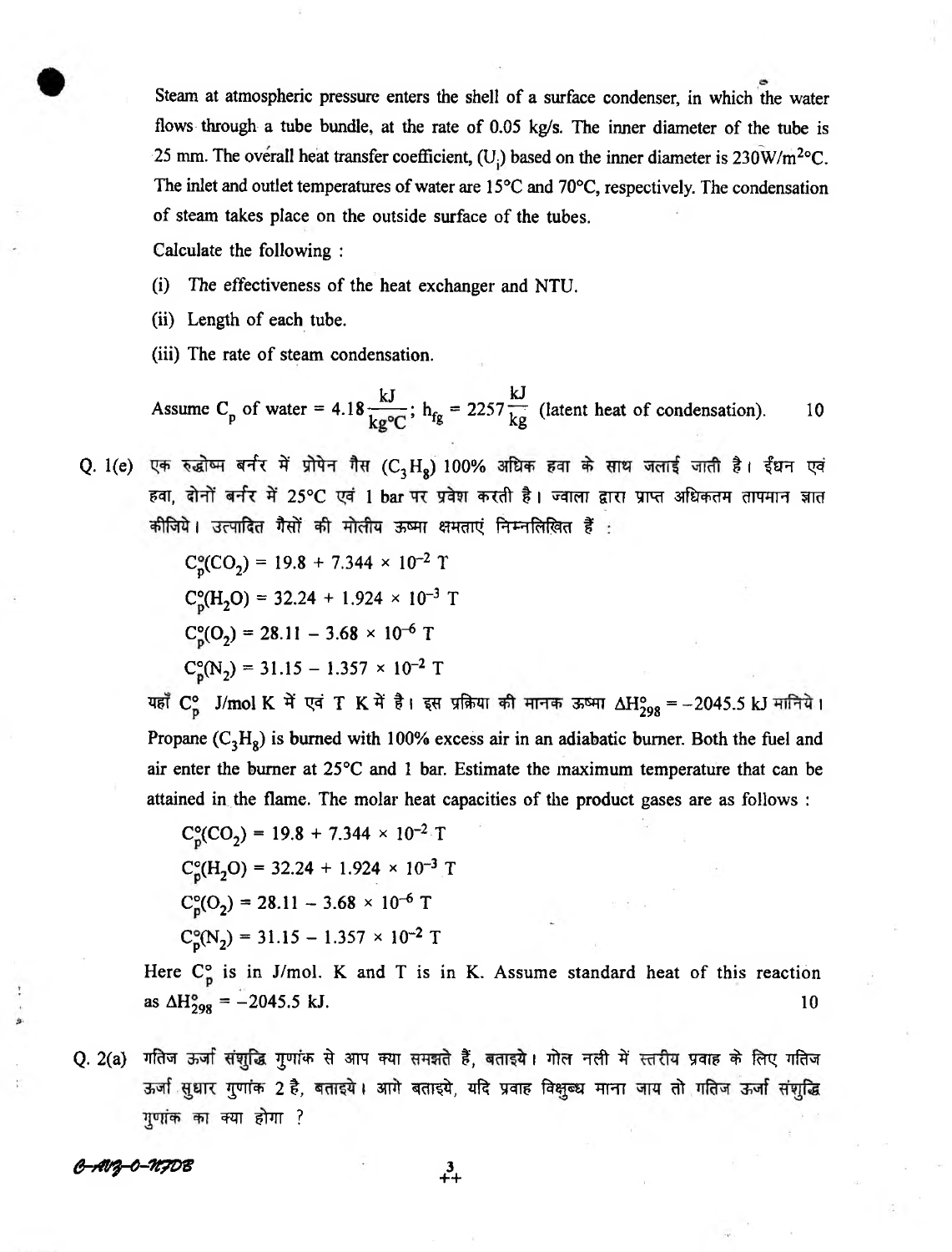Explain what do you mean by kinetic energy correction factor. Show that the kinetic energy correction factor for laminar flow through a circular pipe is 2. Further, explain what will happen to the kinetic energy correction factor when the flow is considered to be turbulent. 20

- Q. 2(b) एक समतल दीवार जो 90 mm मोटी है (k = 0.18 W/m°C), की एक सतह ऊष्मा रोधित है, दूसरी सतह को 80° से पर्यावरण को उच्छादित किया गया है। दीवार में ऊष्मा उत्पादन 1.3 × 10<sup>5</sup> W/m<sup>3</sup> है। यदि दीवार और पर्यावरण के बीच संवहनी ऊष्मा अंतरण गुणांक (h) 520 W/m<sup>2o</sup>C हो तो दीवार में अधिकतम तापमान ज्ञात कीजिये। स्थायी दशा, एक-विमीय ऊष्मा चालन के साथ ऊष्मा अंतरण समीकरण से प्रारम्भ करते हुए, जो सूत्र उपयोग में लें, उसे व्युत्पत्ति कीजिये। A plane wall 90 mm thick  $(k = 0.18 \text{ W/m}^{\circ}\text{C})$  is insulated on one side while the other side is exposed to environment at 80°C. The rate of heat generation within the wall is  $1.3 \times 10^5$  W/m<sup>3</sup>. If the convective heat transfer coefficient between the wall and the environment, (h) is 520 W/m<sup>2o</sup>C, determine the maximum temperature in the wall. Derive the expression used, starting from the steady state one-dimensional heat conduction with heat generation equation. 20
- Q. 2(c) दर्शाइए कि प्रतिक्रम्यता रुद्धोष्म प्रक्रम का ढलान को, ताप-दाब चित्र में, यदि  $C_p$  से गुणा किया जाये, तो Tvβ के द्वारा दत्त होगा, दिलाइये। Show that the slope of a reversible adiabatic process on a temperature versus pressure diagram, when multiplied by  $C_p$  is given by Tv $\beta$ . 10
- Q. 3(a) एक अपकेन्द्री सम्पीडिक 16000 rpm पर चल रहा है, 17°C ताप पर वायु अन्दर लेकर उसे दाब अनुपात 4:1 पर समएन्ट्रोपी दक्षता 82% के साथ सम्पीडित्र करता है। ब्लेड त्रिज्यात्मक झुकी है एवं स्लिप गुणांक 0.85 है। प्रवेश पर निर्देशक फलक पूर्व भंवर 20° कोण पर हवा को अक्षीय दिशा देती है। इम्पेलर आँख का माध्य व्यास 200 mm एवं हवा की प्रवेश पर परम गति 120 m/s है। इम्पेलर टिप का व्यास ज्ञात कीजिये। C<sub>p</sub> = 1.005 kg ; γ = 1.4 लीजिये। वेग त्रिकोणों का चित्र प्रवेश एवं निर्गम पर बनाइये।

A centrifugal compressor running at 16,000 rpm takes in air at 17°C and compresses it through a pressure ratio of 4:1 with an isentropic efficiency of 82%. The blades are 200 mm and the absolute air velocity at inlet is 120 m/s. Calculate the impeller tip radially inclined and the slip factor is 0.85. Guide vanes at inlet give the air an angle of pre-whirl of 20° to the axial direction. The mean diameter of the impeller eye is

diameter. Take  $C_p = 1.005 \frac{kg}{kg K}$ ;  $\gamma = 1.4$ . Also draw the velocity triangles at inlet and impeller exit. 20

 $^{4}_{++}$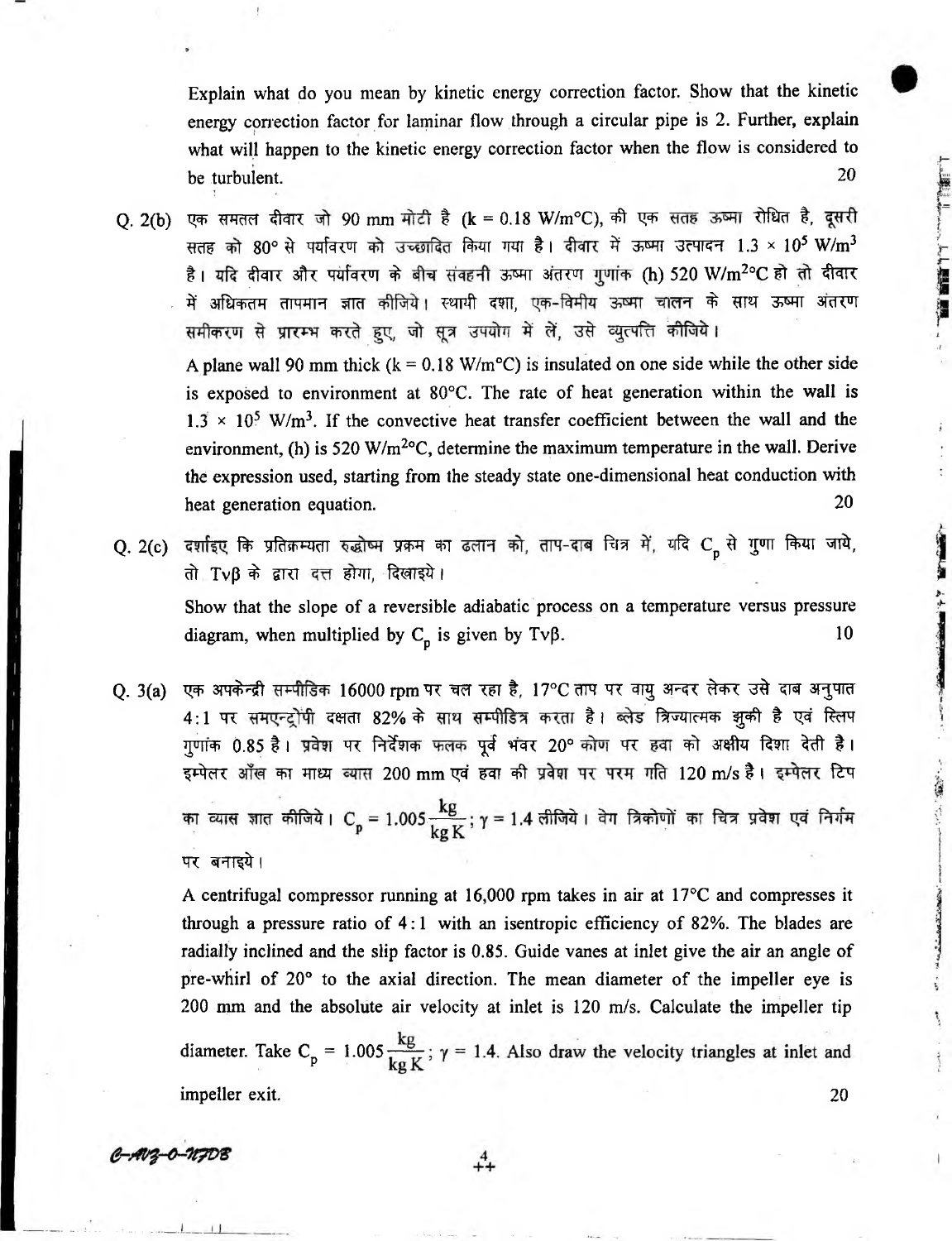Q. 3(b) एक नौ (9) सिलेंडर, 4-स्ट्रोक पेट्रोल इंजन 14.5 cm व्यास एवं 18 cm स्ट्रोक का सम्पीडित्र अनुपात 7:1 है और वह 15% कमजोर मिश्रण पर 2000 rpm पर चलते हुए 350 kW उत्पादित करता है। काम में लिये जाने वाले ईंधन का ऊष्मा मान 47 MJ/kg है, जिसने 85.2% C और 14.8% H<sub>2</sub> है। आयतनी दक्षता 15°C एवं 1 bar पर 76% और यांत्रिक दक्षता 90% मानते हुए, इंजन की सूचित तापीय दक्षता ज्ञात कीजिये।  $R = 287$  J/kg-K दिया गया है।

A nine (9)-cyIinder, 4-stroke petrol engine of bore 14.5 cm and stroke 18 cm, has a compression ratio of 7:1 and develops 350 kW at 2000 rpm when running on a mixture of 15% weak. The fuel used has a heating value of 47 MJ/kg and contains 85.2% C and 14.8 H<sub>2</sub>. Assuming a volumetric efficiency of 76% at 15°C and 1 bar and mechanical efficiency of 90%, calculate the indicated thermal efficiency of the engine. Given,  $R = 287 \text{ J/kg-K}.$  20

Q. 3(c) 3 m ऊँचाई के एक बायलर की भट्टी शंकू के फलक्रम की आकृति में बनाई गई है जिसके पेंदे का aयास 5 m (d,) एवं शिखर का व्यास 6 m (d2) हैं। दोनों सतहों की उत्सर्जकता 0.9 है। पेंदे की सतह 1000°C एवं शिखर की सतह 500°C पर है। झुकी हुई सतह को उच्चतापसह को सतह मानते हुए, ज्ञात कीजिये (i) पेंदे से शिखर सतह की ऊष्मा अंतरण (ii) झुके हुए पृष्ठ का तापमान विकिरण। आकृति गुणांक  $F_{1-2} = 0.4$ .

A boiler furnace of 3 m height is made in the shape of a frustum of a cone with the bottom diameter 5 m  $(d_1)$  and top diameter 6 m  $(d_2)$ . The emissivity of both the surfaces is 0.9. The bottom surface is at 1000°C and the top surface is at 500°C. Considering the inclined surface is refractory surface, find (i) the radiation heat transfer from the bottom to top surface and (ii) the inclined surface temperature. Radiation Shape Factor  $F_{1-2} = 0.4.$  10

Q. 4(a) एक 2-स्ट्रोक मोटर साईकल पेट्रोल इंजन सिलेण्डर की बाहरी सतह पर 15 पंख बने हैं। प्रत्येक पंख का बाहरी एवं आंतरिक व्यास क्रमश: 200 mm एवं 100 mm है, पंख की सतह का औसत तापमान 475°C एवं वायुमण्डलीय हवा का तापमान 25°C, पंख से ऊष्मा अंतरण दर, निम्नलिखित के लिए परिकलन कीजिये :

(i) जब मोटर साईकल स्थिर हो

(ii) जब मोटर साईकत 60 kmph गति से चल रही हो।

आदर्शतया पंख को उसी क्षेत्रफल की एक एकृत क्षैतिज प्लेट मान सकते हैं. और सार्थक लम्बाई L = 0.9 d  $_{0}$  ले सकते है, जहाँ d पंख का बाहरी व्यास है। d को 200 mm मान लें। हवा के गुणधर्म निम्नलिखित मान सकते हैं:

k = 4.266 × 10<sup>-2</sup> W/m<sup>o</sup>C;  $v = 40.61 \times 10^{-6}$  m<sup>2</sup>/s; Pr = 0.677 विक्षुब्ध प्रवाह के लिए (प्रणोदित संवहन) : Nu = 0.036 (Re)<sup>0.8</sup> (Pr)<sup>0.33</sup>

*e -r fq -o -itp v z* 5

**ALABORATOR** 

... At Tell.

W. FIBERS W.

 $\mathcal{L}$ 

ř

ŧ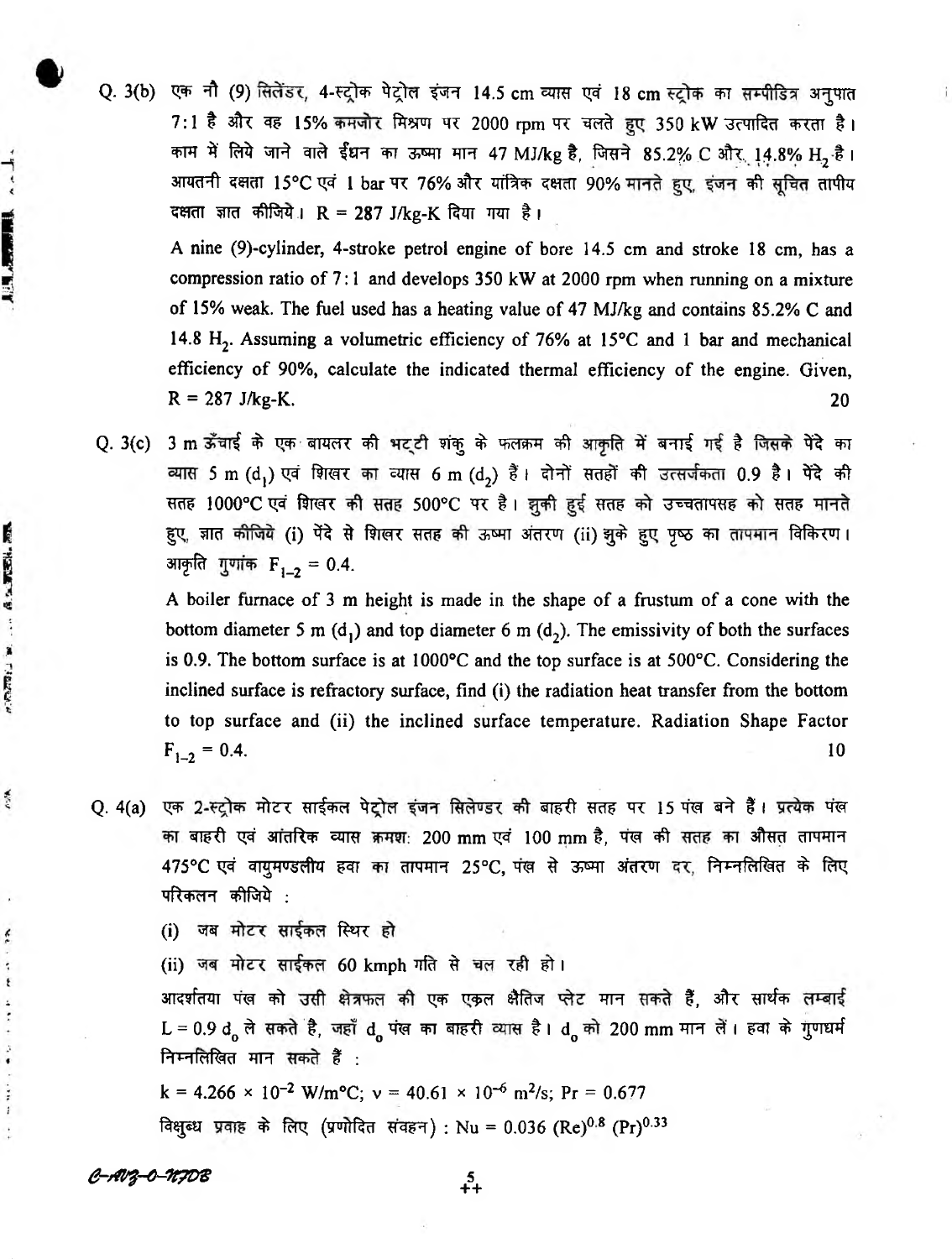प्राकृतिक सवंहन के लिए :

Nu = 0.54 (Gr. Pr)<sup>1/4</sup> यदि (Gr. Pr) < 10<sup>9</sup>

 $Nu = 0.10$  (Gr. Pr)<sup>0.33</sup> यदि (Gr. Pr) > 10<sup>9</sup>.

A 2-stroke motor cycle petrol engine cylinder consists of 15 fins on its outer surface. If the outside and inside diameters of each fin are 200 mm and 100 mm respectively, the average fin surface temperature is 475°C and the atmospheric air temperature is 25°C, calculate the heat transfer rate from the fins for the following cases :

(i) when the motor cycle is stationary;

(ii) when the motor cycle is running at a speed of 60 kmph.

The fin may 'be idealized as a single horizontal plate of the same area, and the significant length may be taken as  $L = 0.9 d_{0}$ , where  $d_{0}$  is the outer diameter of the fin. Assume  $d_{0}$ as 200 mm.

The properties of air may be taken as follows :

 $k = 4.266 \times 10^{-2}$  W/m<sup>o</sup>C;  $v = 40.61 \times 10^{-6}$  m<sup>2</sup>/s; Pr = 0.677

For turbulent flow (forced convection) :  $Nu = 0.036$  (Re)<sup>0.8</sup> (Pr)<sup>0.33</sup>

For natural convection :

Nu = 0.54 (Gr. Pr)<sup>1/4</sup> if (Gr. Pr) <  $10^9$ 

Nu = 0.10 (Gr. Pr)<sup>0.33</sup> if (Gr. Pr) >  $10^9$ . 20

Q. 4(b) एक गैस टरबाइन जो वास्तविक सरल ब्रेटन चक्र (Brayton cycle) पर कार्य करता है, अधिकतम निर्गत के लिए अभिकल्प किया गया है। यदि अधिकतम एवं न्यूनतम तापमान, सम्पिडक एवं टरबाइन की दक्षता नियत है, अनुकूलतम वास्तविक दाब अनुपात के लिए व्यंजक ज्ञात कीजिये। यदि अधिकतम एवं न्यूनतम ताप का अनुपात 3 एवं  $\gamma = 2$  हो तो टरबाइन के अनुकूलतम दाब का अनुपात क्या होगा ? टरबाइन और सम्पिडक की दक्षता क्रमश: 0.9 एवं 0.8 है।

A gas turbine operating on actual simple Brayton cycle is to be designed for maximum output. If the maximum and minimum temperatures of the cycle, the efficiencies of compressor and turbine are fixed, derive the expression for optimum actual pressure ratio. What will be the value of optimum pressure ratio for turbine, if the ratio of maximum and minimum temperature is 3 and  $\gamma = 2$  ?

Take efficiencies of turbine and compressor as 0.9 and 0.8 respectively. 20

Q. 4(c) समझाइए कि एस.आई. इंजनों के लिए, उच्च्तम उपयोगी सम्पिडित्र अनुपात (HUCR) से आप क्या समझते हैं और इसका महत्व भी बताइये।

Explain what do you mean by Highest Useful Compression Ratio (HUCR) for S.I. engines and also state its importance. 10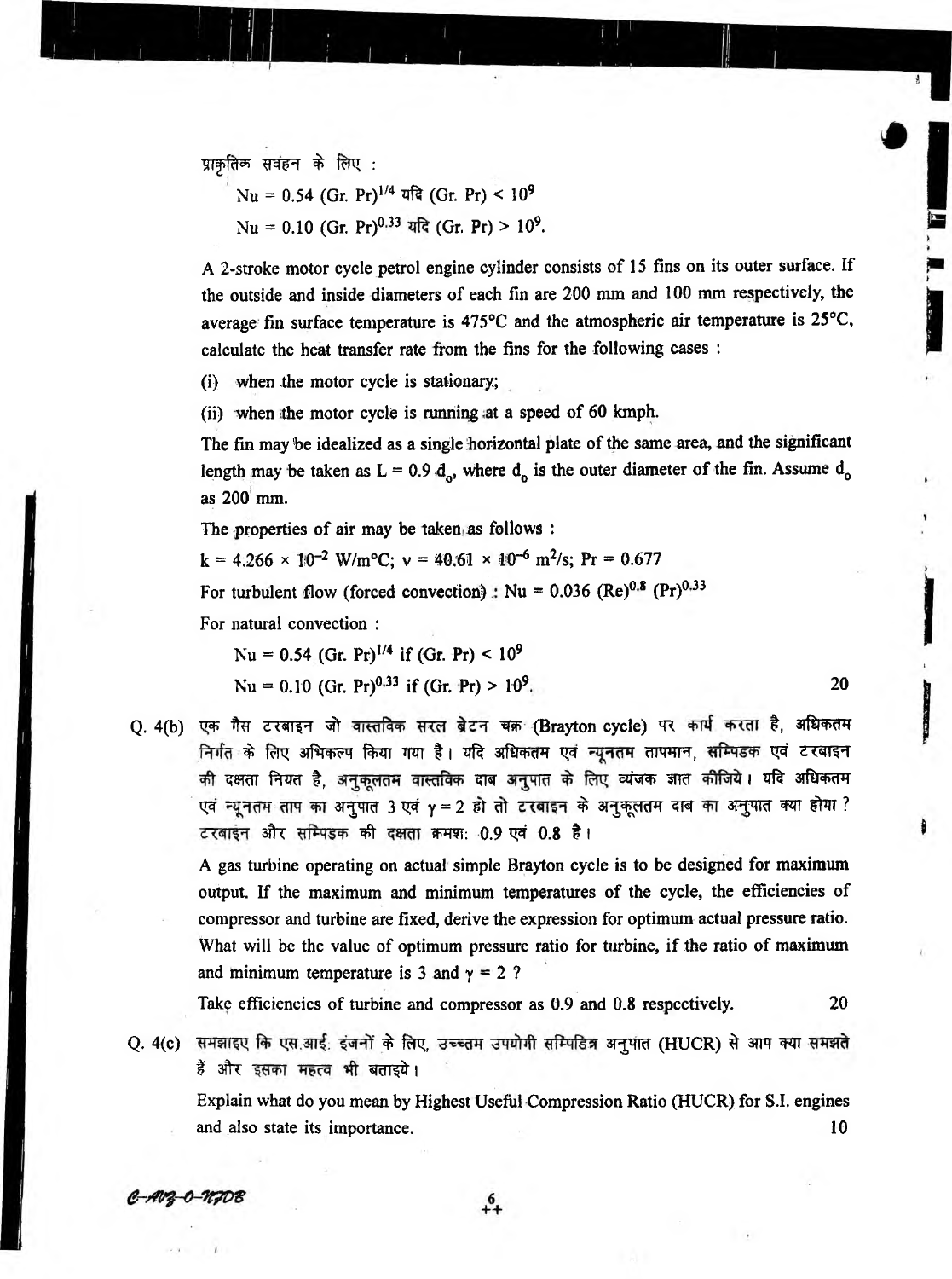### खण्ड—ब

## **SECTION—B**

- Q. 5(a) स्वचलित प्रसार वाल्व की तुलना में ताप स्थापीय वाल्व की उपयुक्तता को तर्क देकर उचित ठहराइये। Justify the suitability of thermostatic expansion valve in comparison to automatic expansion valve.  $10$
- Q. 5(b) आई.सी. इंजन में रफ्तार की सीमा के साथ, वाय आवेश, वाय उपभोग, बलआघुर्ण एवं यांत्रिक दक्षता कैसे परिवर्तित होती है, साफ चित्र के साथ समझाइये। Explain with a neat sketch, how air charge, air consumption, torque and mechanical efficiency vary with the range of speed in I.C. engines. 10
- **Q. 5(c) (i) एक भाप शक्ति संयत्र रेन्को चक्र पर स्थिर भाप तापक्रम पर कार्य करता है। सम्पिडक दाब 25,** 50 एवं 75 mm पारा (Hg) एवं भाप प्रवेश दाब 20 से 160 bar तक परिवर्तित होता है। निष्पादन वक्र के साथ कारण सहित समझाइये तापीय दक्षता कैसे परिवर्तित होगी। A steam power plant, working on Rankine cycle has constant steam temperature. The condenser pressures are 25, 50 and 75 mm of Hg and inlet steam pressure varies from 20 to 160 bar. Explain with the help of performance curve and reason how the thermal efficiency will vary.
	- (ii) नोजल की दक्षता को कौन-कौन से कारक प्रभावित करते हैं ? Which are the factors effecting Nozzle efficiency ? 6+4

O. 5(d) एक गोल वाहिनी में, जो अनुप्रस्थकाट में अचानक सिकुड़ जाती है, हवा प्रवाहित होती है। प्रवाह का चित्र बनाइये और उस पर उन बिन्दुओं को दर्शाइये जहां विक्षुब्ध प्रवाह होगा और गतिज हास गुणांक की परिकलन कीजिये। संकृचन गुणांक 0.62 मान लें।

Air flows in a circular duct which suddenly contracts in the cross sectional area. Draw the flow sketch and locate the points on the sketch where turbulent flow will occur and calculate the dynamic loss co-efficient. Take the co-efficient of contraction as 0.62.

10

- Q. 5(e) ओरसेट उपकरण (Orsat Apparatus) क्या है ? ओरसेट उपकरण का साफ चित्र बनाइये ओर उसकी कार्यप्रणाली की व्याल्या कीजिये।
	- What is an Orsat apparatus ? Draw a neat diagram of Orsat apparatus and explain its functioning. 10
- Q. 6(a) एक अपरिवर्ती शुष्कक को वायुमंडलीय हवा 30°C और 101.325 kPa, 40% आपेक्षिक आर्द्रता पर प्रथम स्थिर दबाव पर 110°C तापक्रम तक गर्म किया जाता है। इसके पश्चात् गर्म हवा शुष्कक में रखे सुखाने वाले पदार्थ पर प्रवाहित की जाती है और हवा शुष्कक 70°C तापमान पर 0.5 आपेक्षिक आर्द्रता पर निर्गम करती है। पदार्थ से 60 kg/min आर्द्रता (Moisture) हटाई जानी है, आवश्यक शुष्क हवा की

*er-\*V\$-4-7!7D %* 7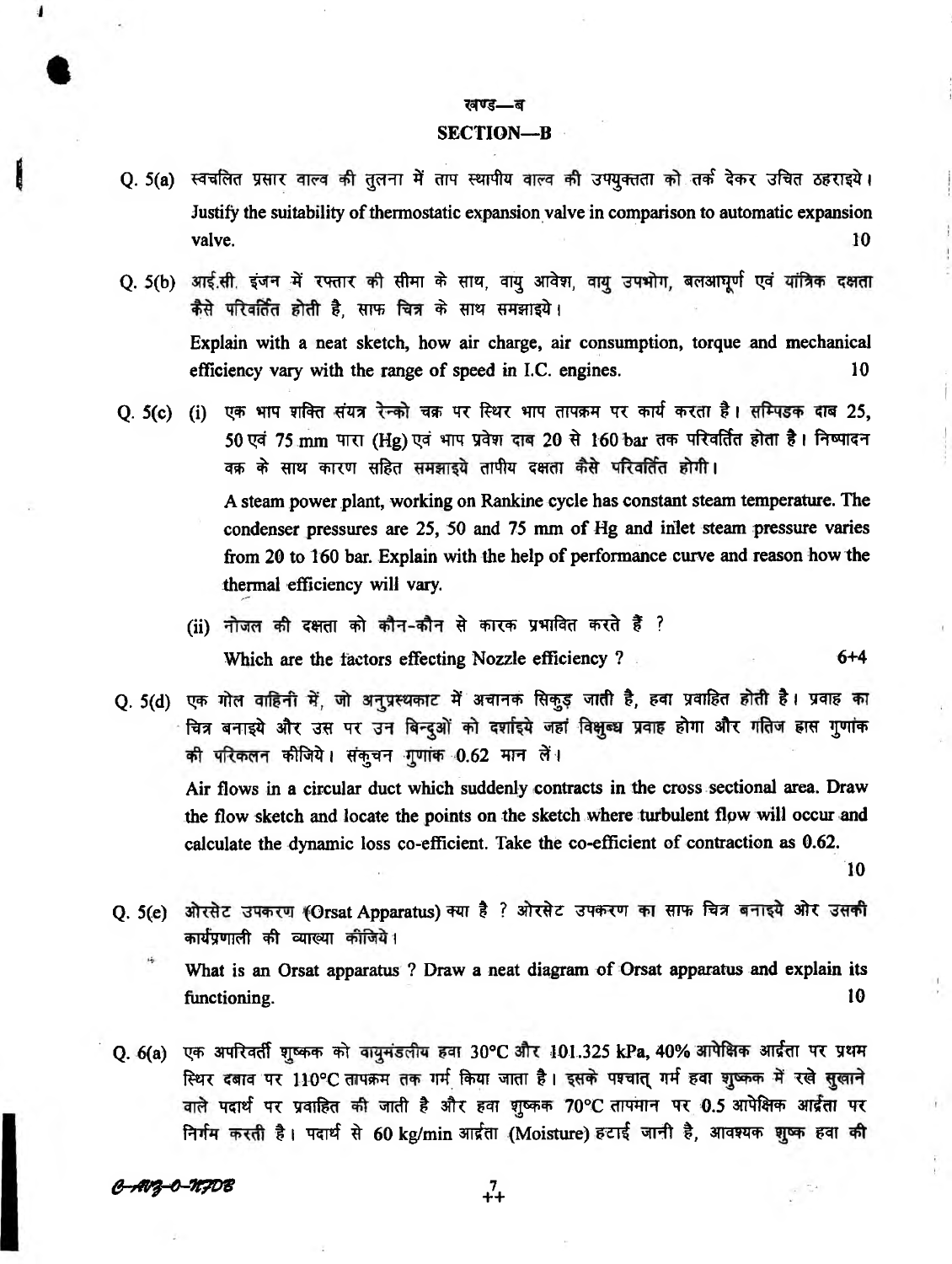दर kg/min और हवा को, उष्मा अतंरण की दर जब वह गर्म करने वाली इकाई में से गुजरती है, ज्ञात कीजिये। h<sub>g llor</sub>c = 2696.12 kJ/kg लिजिये।

In a drier operating at steady state atmospheric air at  $30^{\circ}$ C and  $101.325$  kPa with a relative humidity of 40% is first heated to  $110^{\circ}$ C at constant pressure. The heated air is then allowed to pass over the material to be dried and the air leaves the drier at  $70^{\circ}$ C with a relative humidity of 0.5. If it is required to remove 60 kg/mm of moisture from the material, determine the mass flow rate of dry air required in kg/min and the rate transfer to the air as it passes through the heating unit. Use  $h_{g110^{\circ}C}^{1 \text{ bar}} = 2696.12 \text{ kJ/kg}$ .

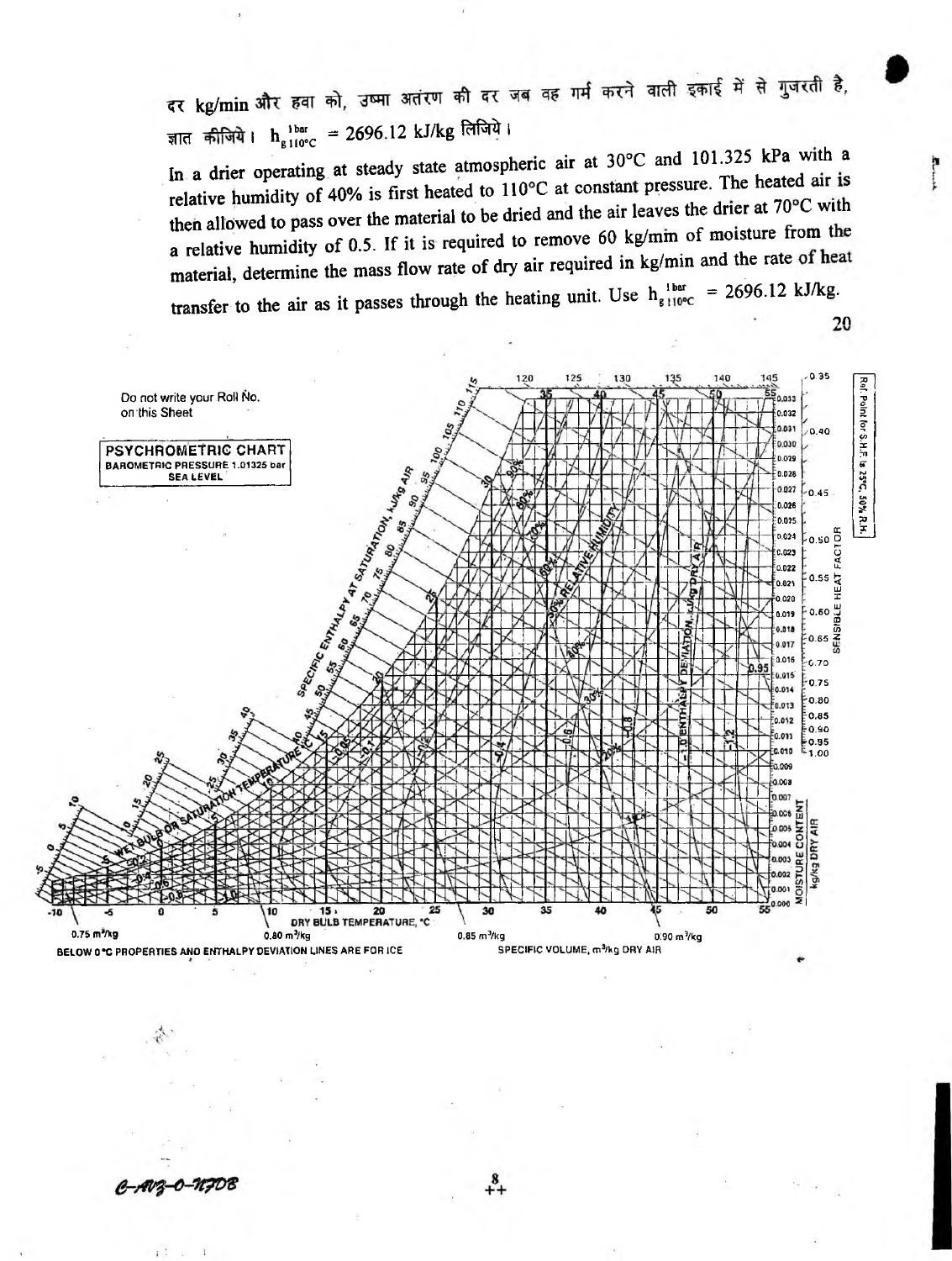Q. 6(b) एक 50% प्रतिक्रिया भाप टरबाइन में ब्लेडिंग के प्रवेश एवं निर्गम के कोण क्रमश: 35° एवं 20° हैं। एक स्थिति में घूमने की गति 1500 rpm है, रिंग का माध्य व्यास 0.67 m एवं भाप की अवस्था 1.5 bar 0.96 शुष्क (dry) है। प्राक्कलन कीजिये (i) 3.6 kg/s भाप प्रवाहित करने के लिए आवश्यक ब्लेडिंग (Blading) की ऊँचाई (ii) रिंग द्वारा उत्पादित शक्ति (Power)।

1.5 bar दबाव पर 
$$
v_f = 0.001052 \frac{m^3}{kg} \text{ sft } v_{fg} = 1.15937 \frac{m^3}{kg} \text{ mftd}
$$

The angles at inlet and discharge of the blading of a 50% reaction steam turbine are 35° and 20° respectively. The speed of rotation is 1500 rpm and at a particular stage, the mean ring diameter is 0.67 m, and the steam condition is 1.5 bar, 0.96 dry. Estimate (i) the required height of blading to pass 3.6 kg/s of steam, and (ii) the power developed by the ring.

Assume, at 1.5 bar pressure, 
$$
v_f = 0.001052 \frac{m^3}{kg}
$$
 and  $v_{fg} = 1.15937 \frac{m^3}{kg}$ .

- O. 6(c) प्रशीतित मशीन में सम्पिडक के क्या प्रकार्य होते हैं ? विभिन्न सम्पिडकों के प्रकार के नाम लिखिये। साफ चित्र की सहायता से वाष्पनिक (Evaporative) सम्पिडक का वर्णन कीजिये। What are the functions of condenser in a refrigerating machine ? Name different types of condensers. Describe with neat sketch the evaporative condenser. 10
- Q. 7(a) एक प्रशीतक मशीन जिसकी निर्धारित क्षमता 40 टन प्रशीतन है, सम्पिडक एवं वाष्पिक के कार्यशील तापमान क्रमश: 42° एवं 6°C के मध्य वातानुकुलन के लिए कार्य करती है। प्रशीतक सम्पिडक के अन्त में शुष्क संतुप्त (dry saturated ) है। संयंत्र की क्षमता, शक्ति एवं सम्पिडक एवं संघनित्र की क्षमता ज्ञात कीजिये।

| Temp.         | दाब<br>बार | एन्थाल्पी (kJ/kg) |             | एन्ट्रापी (kJ/kg-K) |                           | आयतन $(m^3/kg)$ |
|---------------|------------|-------------------|-------------|---------------------|---------------------------|-----------------|
| $(^{\circ}C)$ |            | h,                | $n_{\rm g}$ | s,                  | $\mathbf{s}_{\mathbf{g}}$ |                 |
| 42            | 1.957      | 249.7             | 410.7       | 1.125               | 1.6712                    | 0.6975          |
| 6             | 0.5160     |                   | 407.15      | 1.018               | 1.687                     | 0.04035         |
| $-32$         | 0.0875     |                   | 390.85      | 0.9178              | 1.715                     | 0.1665          |

प्रशीतक के गुण

यदि वाष्पित्र (evaporator's) का तापमान घटाकर -32°C कर दिया जाए. तो संयंत्र की क्षमता, शक्ति और सम्पिडक एवं संघनित्र की क्षमता पर क्या प्रभाव पडेगा ?

# C-AV2-0-NFDB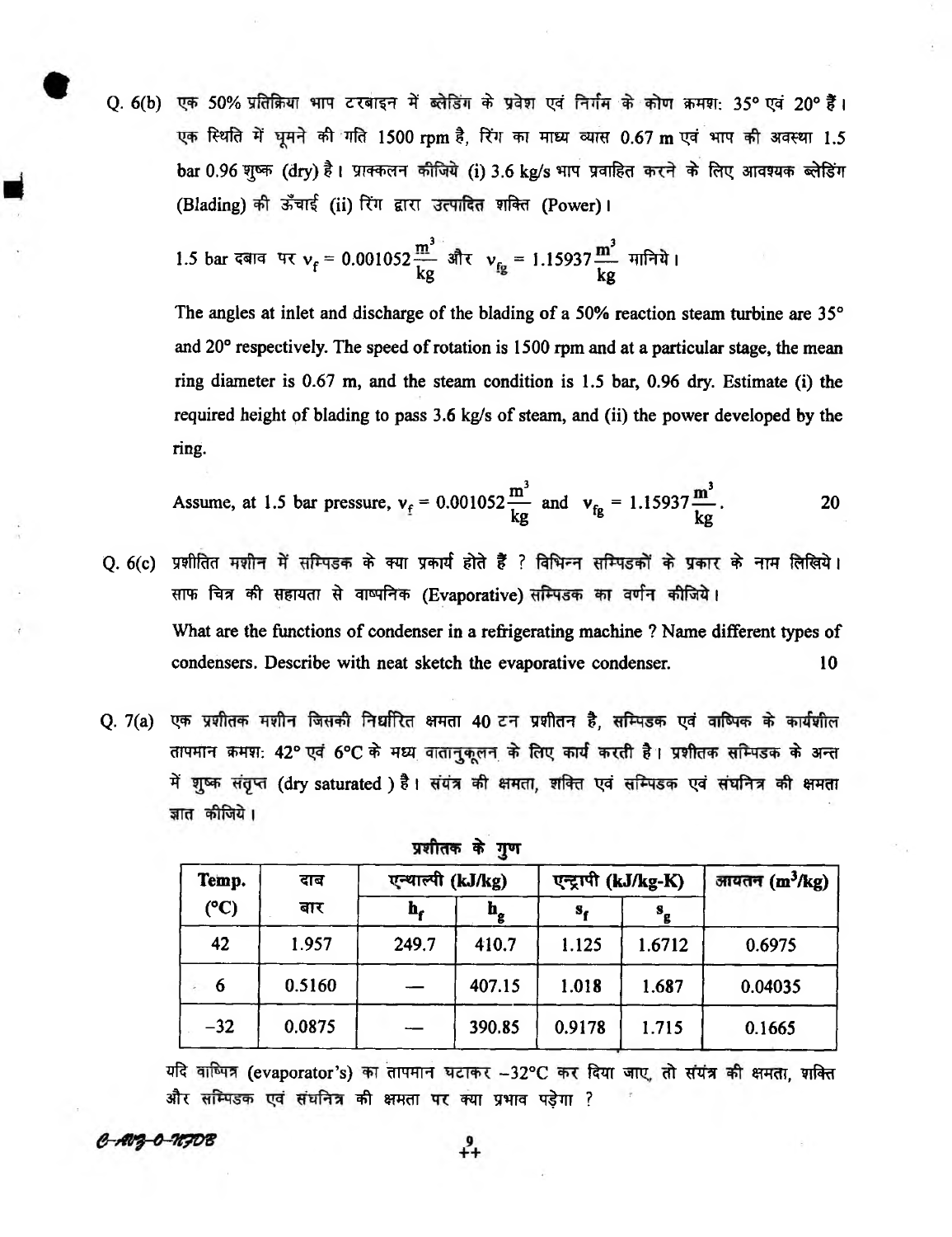A refrigerating machine, rated to produce 40 tons of refrigeration, is used for air conditioning between the; operative temperatures of 42° and 6°C of condenser and evaporator respectively. The refrigerant is dry saturated at the end of compressor. Find the capacity of the plant, power and capacities of compressor and condenser.

| Temp.          | <b>Pressure</b><br>bar | Enthalpy (kJ/kg) |             | Entropy (kJ/kg-K) $ $ Volume (m <sup>3</sup> /kg) |                           |         |
|----------------|------------------------|------------------|-------------|---------------------------------------------------|---------------------------|---------|
| (°C)           |                        | h,               | $n_{\rm g}$ | s,                                                | $\mathbf{s}_{\mathbf{g}}$ |         |
| 42             | 1.957                  | 249.7            | 410.7       | 1.125                                             | 1.6712                    | 0.6975  |
| $\overline{6}$ | 0.5160                 |                  | 407.15      | 1.018                                             | 1.687                     | 0.04035 |
| $-32$          | 0.0875                 |                  | 390.85      | 0.9178                                            | 1.715                     | 0.1665  |

**Properties of refrigerant**

If the evaporator's temperature is reduced to  $-32^{\circ}\text{C}$ , what will be effect on capacity of plant, power and capacities of compressor and condenser ? 20

- Q. 7(b) एस.आई. इंज़िन में सामान्य एवं असामान्य ज्वलन में अन्तर बताइये। तीन मुख्य अपस्टोन (Knock) नियंत्रित प्राचल मापदंड लिखिये एवं इंजन डिजाइन में इनके उपयोग की व्याख्या कीजिये। Differentiate between normal and abnormal combustion in SI engines. List out the three major knock limited parameters and explain its use in the engine design. 10
- Q. 7(c) एक अभिसारी-अपसारी तुंड में 5 bar पर शुष्क-संतृप्त भाप 100 m/s वेग पर प्रवेश करती है। निर्गम वाब 1.5 bar है। कंठ एवं बहिर्गम क्षेत्रफल कमश: 1280 mm<sup>2</sup> एवं 1600 mm<sup>2</sup> है। कंठ तक समएन्ट्रोपी प्रवाह मानते हुए एवं कांत्रिक (Critical) दाब अनुपात 0.58, मात्रा प्रवाह की दर ज्ञात कीजिये। यदि नोजल की दक्षता 0.973 हो तो बहिर्गम पर भाप की दशा शुष्कता गुणांक (dryness fraction) ज्ञात कीजिये। क्रिया को T-s एवं h-s चित्रों पर बताइये।

| P     | एन्थाल्पी<br>(kJ/kg) |          | एन्ट्रापी<br>(kJ/kg K) |          | आयतन $(m^3/kg)$ |                 |
|-------|----------------------|----------|------------------------|----------|-----------------|-----------------|
| (bar) | h,                   | $h_{fg}$ | $s_{\mathbf{f}}$       | $s_{fg}$ | ν.              | $v_{\text{fg}}$ |
| 5.0   | 640.23               | 2108.5   | 1.8607                 | 4.9606   | 0.00109         | 0.3708          |
| 2.9   | 556                  | 2168     | 1.660                  | 5.344    | 0.00107         | 0.6253          |
| 1.5   | 467.11               | 2226.5   | 1.4336                 | 5.7897   | 0.00105         | 1.158           |

भाप के गुण

Dry saturated steam at 5 bar enters a convergent-divergent nozzle at a velocity of 100 m/s. The exit pressure is 1.5 bar. The throat and exit areas are 1280 mm2 and 1600 mm2 respectively. Assuming isentropic flow upto the throat and taking the critical

 $^{10}_{+1}$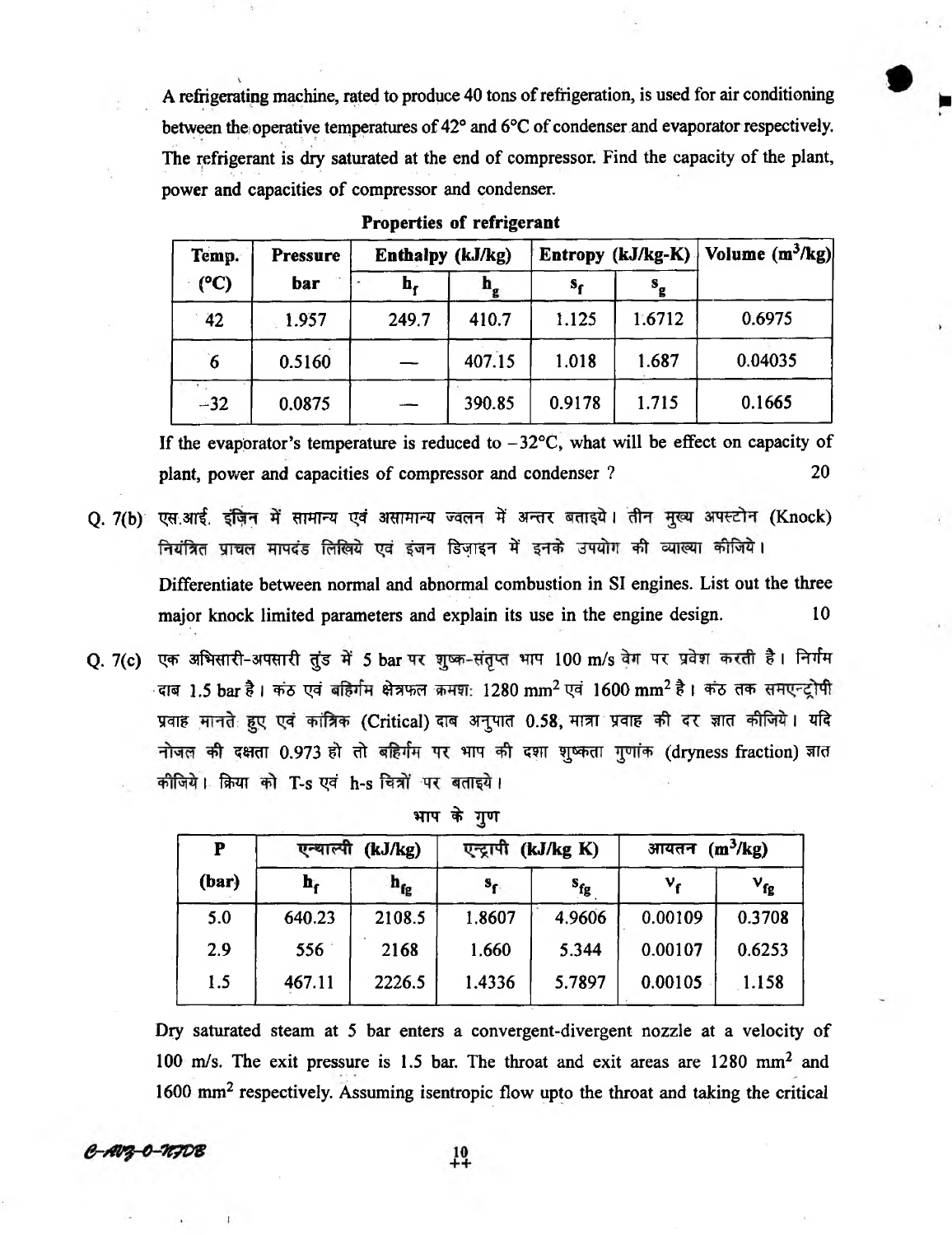pressure ratio as 0.58, estimate the mass flow rate. If the nozzle efficiency is 0.973, determine the exit condition of steam dryness fraction. Show the process on T-s and h-s diagrams.

| P<br>(bar) | Enthalpy (kJ/kg) |                    |             | Entropy (kJ/kg K) | Volume $(m^3/kg)$ |          |
|------------|------------------|--------------------|-------------|-------------------|-------------------|----------|
|            | n,               | ${\bf h}_{\bf fg}$ | $s_{\rm r}$ | $s_{fg}$          | ν.                | $v_{fg}$ |
| 5.0        | 640.23           | 2108.5             | 1.8607      | 4.9606            | 0.00109           | 0.3708   |
| 2.9        | 556              | 2168               | 1.660       | 5.344             | 0.00107           | 0.6253   |
| 1.5        | 467.11           | 2226.5             | 1.4336      | 5.7897            | 0.00105           | 1.158    |

| Properties of Steam |  |
|---------------------|--|
|---------------------|--|

Q. 8(a) एक सहउत्पादक संयंत्र में शक्तिभार 5.6 MW एवं तापन भार 1.163 MW है। भाप 40 bar एवं 500°C पर उत्पादित होकर समएन्ट्रोपी विधि से टरबाईन में संघनित्र में 0.6 bar तक प्रसार होती है। उष्मीय भार टरबाइन से 2.0 bar पर भाप निचोड़ करके प्रदाय किया जाता है, जो प्रोसेसर (Processor) साधन में 2.0 bar पर संतृप्त द्रव में द्रवित होती है। परिकलन कीजिये (i) बायलर की भाप उत्पादक क्षमता kg/hr में, (ii) बायलर में दी गई उष्मा kW में, (iii) बायलर में जलने वाले ईंधन की दर t/h में, यदि जलाने वाले कोयले की तापीय उष्मा 25 MJ/kg एवं बायलर दक्षता 88 है, (iv) संघनित्र को छोड़ी गई उष्मा, (v) संधनित्र में शीतल जल की प्रवाह की दर, यदि जल के तापक्रम में वृद्धि 6°C है, पम्प कार्य नगण्य है। T-s चित्र बनाइये।

भाप के 40 bar 500°C पर गुण :  $v = 0.08643$  m<sup>3</sup>/kg, h = 3445.3 kJ/kg, s = 7.0901 kJ/kgK.

| $P_{sat}$<br>(bar) | $(m^3/kg)$<br><u>जांयंतन</u> |             | (kJ/kg)<br>एन्थाल्पी |                           | (kJ/kg K)<br>एन्ट्रापी |                           |
|--------------------|------------------------------|-------------|----------------------|---------------------------|------------------------|---------------------------|
|                    | ν.                           | $v_{\rm g}$ | h,                   | $\mathbf{h}_{\mathbf{g}}$ | s,                     | $\mathbf{s}_{\mathbf{g}}$ |
| 2.0                | 0.00106                      | 0.8857      | 520.72               | 2712.1                    | 1.5706                 | 7.0878                    |
| 0.06               | 0.00101                      | 25.22       | 149.79               | 2565.79                   | 0.520                  | 8.335                     |

In a cogeneration plant, the power load is  $5.6$  MW and the heating load is  $1.163$  MW. Steam is generated at 40 bar and 500°C and is expanded isentropically through a turbine to a condenser at 0.06 bar. The heating load is supplied by extracting steam from the turbine at 2.0 bar, which is condensed in the processor device to saturated liquid at 2.0 bar and then pumped back to the boiler. Compute, (i) the steam generation capacity of the boiler in kg/hr, (ii) the heat input to the boiler in kW, (iii) the fuel burning rate of the boiler in t/h, if a coal of calorific value 25 MJ/kg is burned and the boiler efficiency is

× 7

*e-/nr\$-4-7r?vG*

人がん

 $^{11}_{+1}$